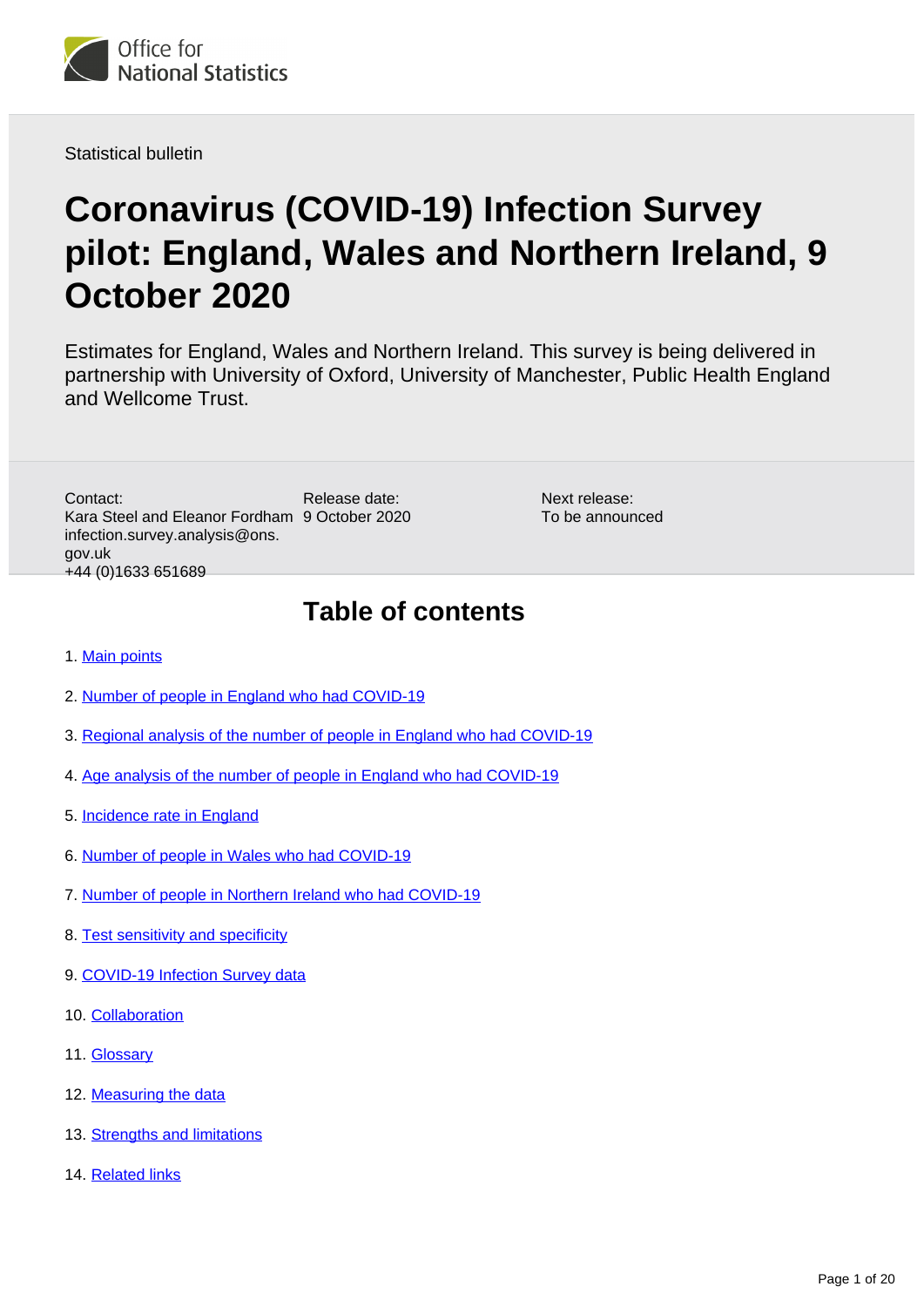# <span id="page-1-0"></span>**1 . Main points**

- An estimated 224,400 people (95% credible interval: 203,800 to 245,700) within the community population in England had the coronavirus (COVID-19) during the most recent week, from 25 September to 1 October 2020, equating to around 1 in 240 people (95% credible interval: 1 in 270 to 1 in 220).
- The estimate shows the number of infections has increased rapidly in recent weeks.
- In recent weeks the highest rates of people testing positive for COVID-19 are among older teenagers and young adults.
- There is clear evidence of variation in COVID-19 infection rates across the regions of England, with highest rates seen in the North East, North West, and Yorkshire and The Humber.
- During the most recent week (25 September to 1 October 2020), we estimate there were around 3.16 new COVID-19 infections for every 10,000 people per day (95% credible interval: 2.53 to 4.19) in the community population in England, equating to around 17,200 new cases per day (95% credible interval: 13,800 to 22,900).
- There has been a marked increase in the incidence rate over the last six weeks.
- During the most recent week (25 September to 1 October 2020), we estimate that 6,100 people in Wales had COVID-19 (95% credible interval: 1,900 to 14,600), equating to 1 in 500 people (95 % credible interval: 1 in 1,600 to 1 in 200).
- During the most recent two weeks (18 September to 1 October 2020), we estimate that 0.22% of people in Northern Ireland had COVID-19 (95% confidence interval: 0.05% to 0.60%), which is around 1 in 500 people (95 % credible interval: 1 in 1,900 to 1 in 200).

In this bulletin, we refer to the number of current COVID-19 infections within the community population; community in this instance refers to private residential households and it excludes those in hospitals, care homes or other institutional settings.

We use current COVID-19 infections to mean testing positive for SARS-CoV-2, with or without having symptoms, on a swab taken from the nose and throat.

All analysis was produced with our research partners at the University of Oxford.

### **How the data in this bulletin can be used**

The data can be used for:

- estimating the number of current positive cases in the community, including cases where people do not report having any symptoms
- identifying differences in numbers of positive cases between different regions
- estimating the number of new cases and change over time in positive cases

The data cannot be used for: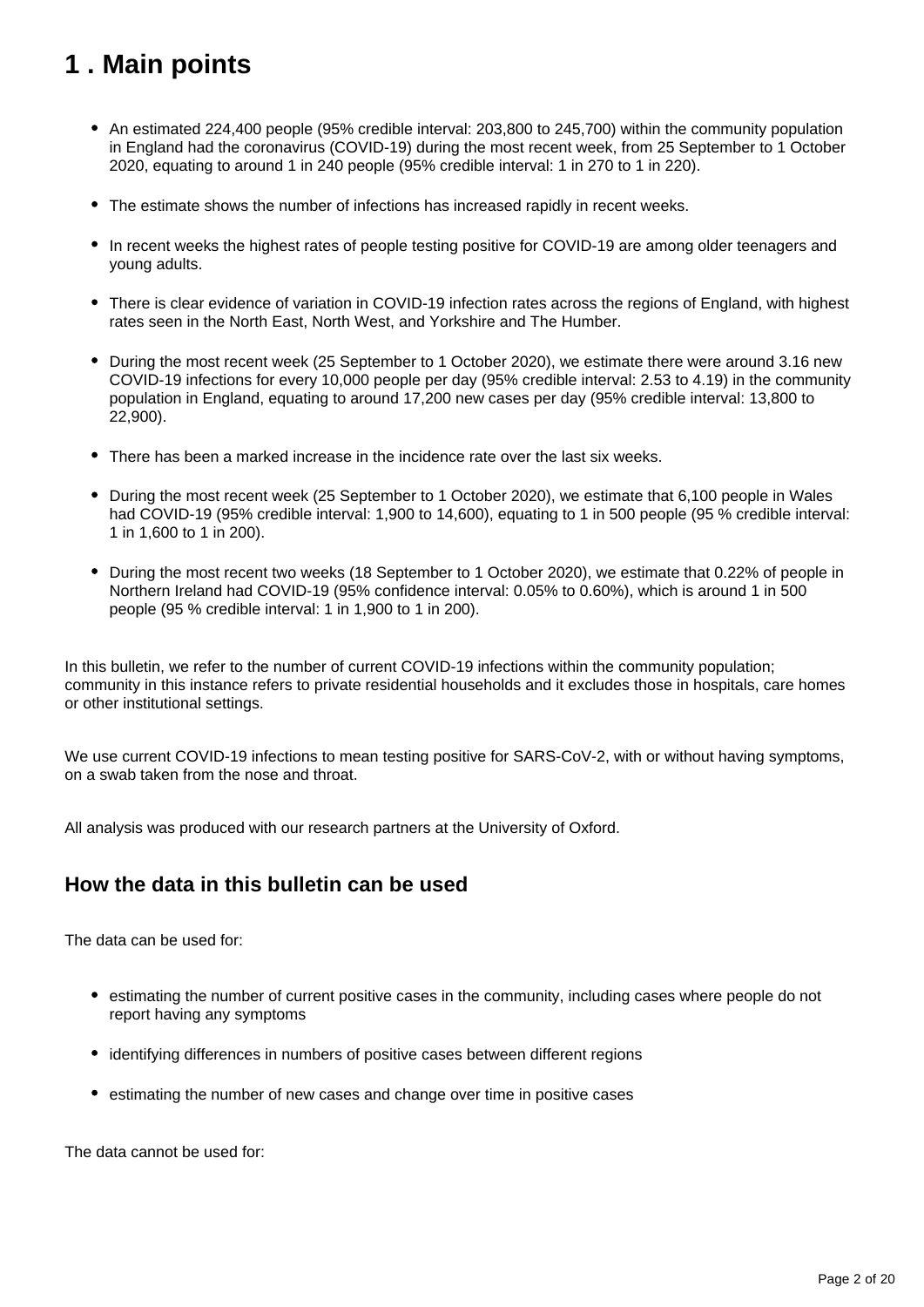- measuring the number of cases and infections in care homes, hospitals and other institutional settings
- estimating the number of positive cases and new infections in smaller geographies, such as towns and cities
- providing information about recovery time of those infected

# <span id="page-2-0"></span>**2 . Number of people in England who had COVID-19**

During the most recent week of the study, we estimate that 224,400 people in England had the coronavirus (COVID-19) (95% credible interval: 203,800 to 245,700).<sup>1</sup> This equates to 0.41% (95% credible interval: 0.37% to 0.45%) of the population in England or around 1 in 240 people (95% credible interval: 1 in 270 to 1 in 220). This is based on statistical modelling of the trend in rates of positive nose and throat swab results.

Estimates of infection rates over time are presented in Figure 1. While the percentage of people testing positive for COVID-19 has decreased since the start of the study (26 April 2020), the most recent modelled estimate shows the infection rate has increased rapidly in recent weeks.

In the latest six-week period, there were 356,091 swab tests, and a total of 820 positive tests, in 682 people from 541 households. In the latest two-week period, there were 167,332 swab tests, and a total of 588 positive tests, in 532 people from 416 households.

To provide stability in estimates, we advise using estimates we published in previous bulletins as these are our official estimates of the rate and spread of COVID-19 infections in the community in England. Both these and the modelled estimates are presented in Figure 1 and are used to interpret change over time.

As this is a household survey, our figures do not include people staying in hospitals, care homes or other institutional settings. In these settings, rates of COVID-19 infection are likely to be different. More information about rates of COVID-19 in care homes can be found in *Impact of coronavirus in care homes in England: 26 May* [to 19 June 2020](https://www.ons.gov.uk/peoplepopulationandcommunity/healthandsocialcare/conditionsanddiseases/articles/impactofcoronavirusincarehomesinenglandvivaldi/latest).

### **Figure 1: The most recent modelled estimate shows the number of infections in England has increased rapidly in recent weeks**

Estimated percentage of the population in England testing positive for the coronavirus (COVID-19) on nose and throat swabs since 26 April 2020

**Notes:**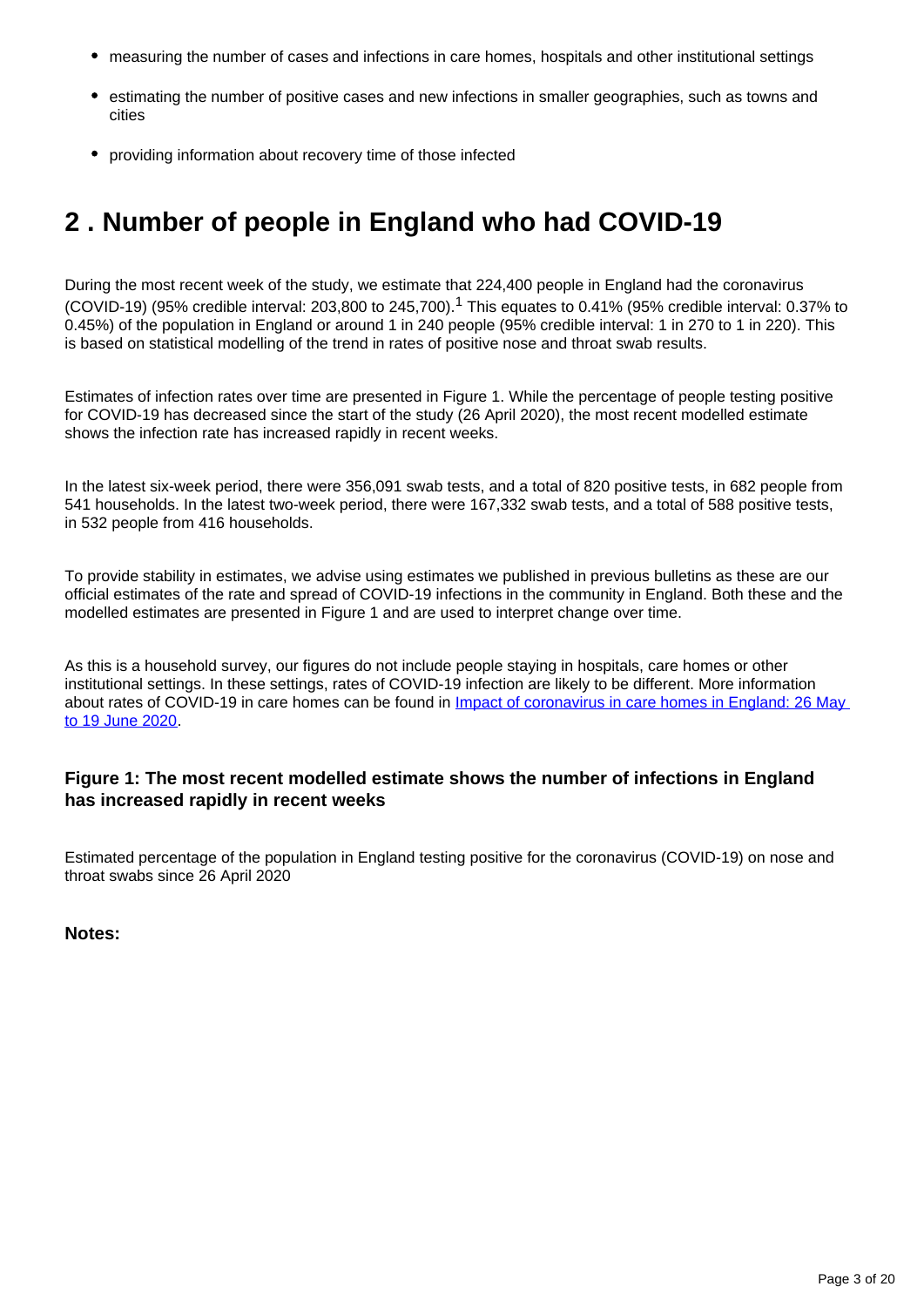- 1. These results are provisional and subject to revision.
- 2. The break distinguishes between the most recent weeks' estimates and the earlier period. The earlier estimates will be updated periodically. Using data from only the most recent weeks in the model enables us to continue to provide timely results.
- 3. All estimates are subject to uncertainty, given that a sample is only part of the wider population. The model used to provide these estimates is a Bayesian model: these provide 95% credible intervals. A credible interval gives an indication of the uncertainty of an estimate from data analysis. 95% credible intervals are calculated so that there is a 95% probability of the true value lying in the interval.
- 4. Official reported estimates are plotted at a reference point believed to be most representative of the given week. Details of which day was used for each week can be found in the dataset that accompanies this bulletin.
- 5. Modelled estimates include all swab results that are available at the time the official estimates are produced. Additional swab tests that become available after this are included in subsequent models, meaning that modelled estimates can change slightly as additional data is included.

#### [Download the data](https://www.ons.gov.uk/visualisations/dvc997/prvwrapper/datadownload.xlsx)

The estimates for non-overlapping 14-day periods (which underpin our modelled official estimates) are presented in Figure 2. These 14-day estimates are provided for context. The dataset that accompanies this bulletin includes the 14-day estimates and the unweighted sample counts. They show a similar trend to the modelled estimates in Figure 1: that the most recent estimate shows the number of infections has increased rapidly in recent weeks. The 14-day time periods presented in Figure 2 overlap with those presented in the data tables in our previous [publication](https://www.ons.gov.uk/peoplepopulationandcommunity/healthandsocialcare/conditionsanddiseases/bulletins/coronaviruscovid19infectionsurveypilot/englandwalesandnorthernireland2october2020), so direct comparisons are not possible.

The percentage testing positive in the latest 14-day period (18 September to 1 October 2020) was 0.45% (95% confidence interval: 0.41% to 0.50%).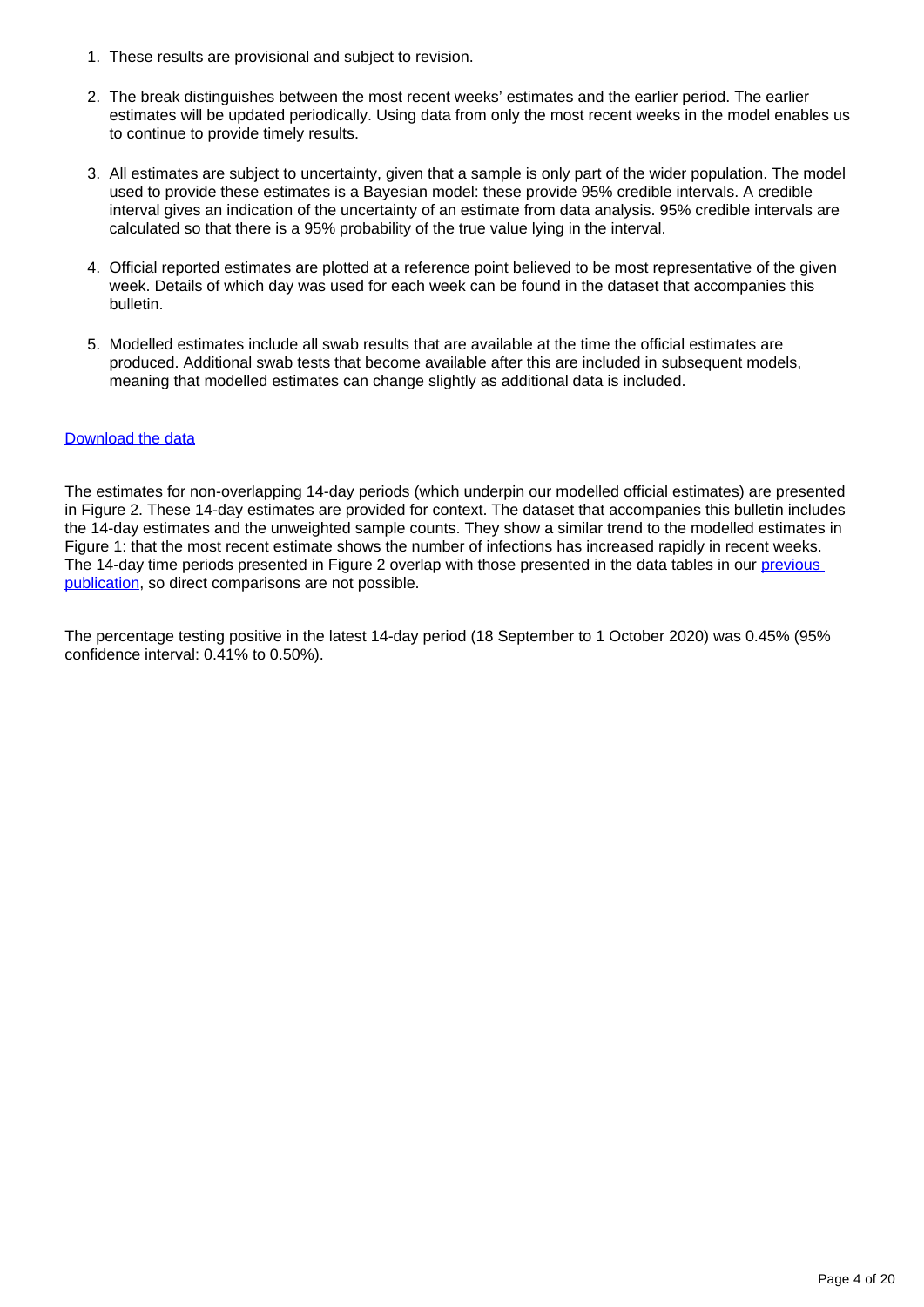#### **Figure 2: The weighted fortnightly estimate to 1 October (which underpins our modelled official estimates) shows the number of infections has increased rapidly in recent weeks**

**Estimated percentage of the population in England testing positive for the coronavirus (COVID-19) by non-overlapping 14-day periods between 1 May and 1 October 2020**

## Figure 2: The weighted fortnightly estimate to 1 October (which underpins our modelled official estimates) shows the number of infections has increased rapidly in recent weeks

Estimated percentage of the population in England testing positive for the coronavirus (COVID-19) by non-overlapping 14-day periods between 1 May and 1 October 2020



#### **Source: Office for National Statistics – Coronavirus (COVID-19) Infection Survey**

#### **Notes:**

- 1. All results are provisional and subject to revision.
- 2. These statistics refer to infections reported in the community, by which we mean private households. These figures exclude infections reported in hospitals, care homes and/or other institutional settings.

Information about how the modelled and 14-day non-overlapping estimates are calculated can be found in our [methods article](https://www.ons.gov.uk/peoplepopulationandcommunity/healthandsocialcare/conditionsanddiseases/methodologies/covid19infectionsurveypilotmethodsandfurtherinformation#14-day-estimates).

We are continuously refining and looking to improve our modelling and presentations. We would welcome any feedback via email: [infection.survey.analysis@ons.gov.uk](mailto:infection.survey.analysis@ons.gov.uk).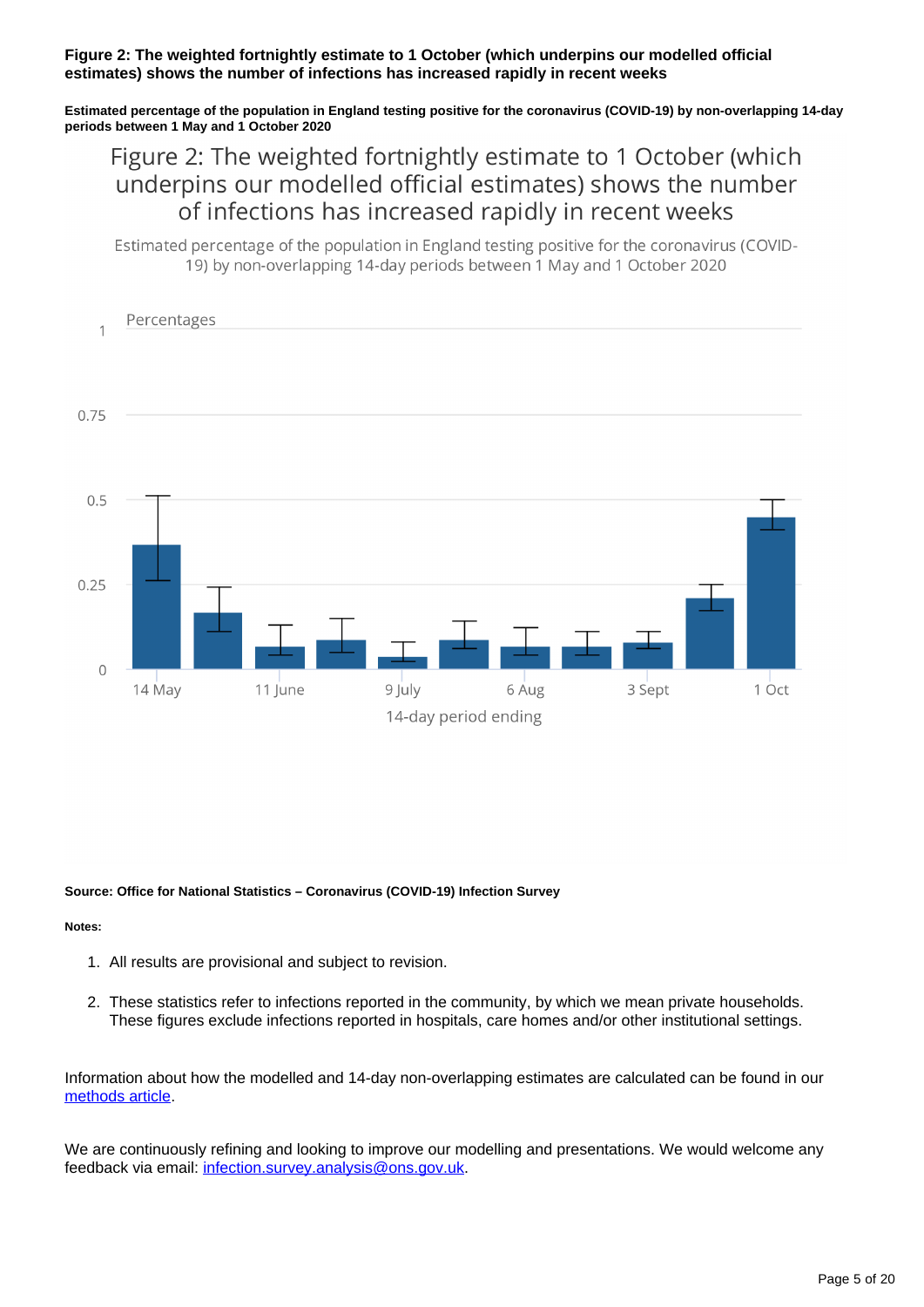For information about the potential impact of false-positive and false-negative test results, see our methods article. We estimate that when different plausible test sensitivity and specificity rates are taken into account, the number of people testing positive for COVID-19 would be fairly similar to the main estimate presented in this section.

#### **More about coronavirus**

- Find the latest on [coronavirus \(COVID-19\) in the UK.](https://www.ons.gov.uk/peoplepopulationandcommunity/healthandsocialcare/conditionsanddiseases)
- All ONS analysis, summarised in our [coronavirus roundup.](https://www.ons.gov.uk/peoplepopulationandcommunity/healthandsocialcare/conditionsanddiseases/articles/coronaviruscovid19roundup/latest)
- View [all coronavirus data](https://www.ons.gov.uk/peoplepopulationandcommunity/healthandsocialcare/conditionsanddiseases/datalist).
- Find out how we are [working safely in our studies and surveys.](https://www.ons.gov.uk/news/statementsandletters/ensuringyoursafetyduringcovid19)

#### **Notes for: Number of people in England who had COVID-19**

1. This is based on model estimates from the reference point of the most recent week (25 September to 1 October 2020), Monday 28 September 2020. More information on reference dates can be found in Section [12: Measuring the data.](https://www.ons.gov.uk/peoplepopulationandcommunity/healthandsocialcare/conditionsanddiseases/bulletins/coronaviruscovid19infectionsurveypilot/englandwalesandnorthernireland2october2020#measuring-the-data)

## <span id="page-5-0"></span>**3 . Regional analysis of the number of people in England who had COVID-19**

In the data used to produce these estimates, the number of people sampled in each region who tested positive for the coronavirus (COVID-19) is low relative to England overall. This means there is a higher degree of uncertainty in the regional estimates for this period, as indicated by larger credible intervals.

During the most recent week of the study (25 September to 1 October 2020), there is clear evidence of variation in COVID-19 infection rates across the regions of England, with highest rates seen in the North East, North West, and Yorkshire and The Humber. This is based on statistical modelling of nose and throat swab test results.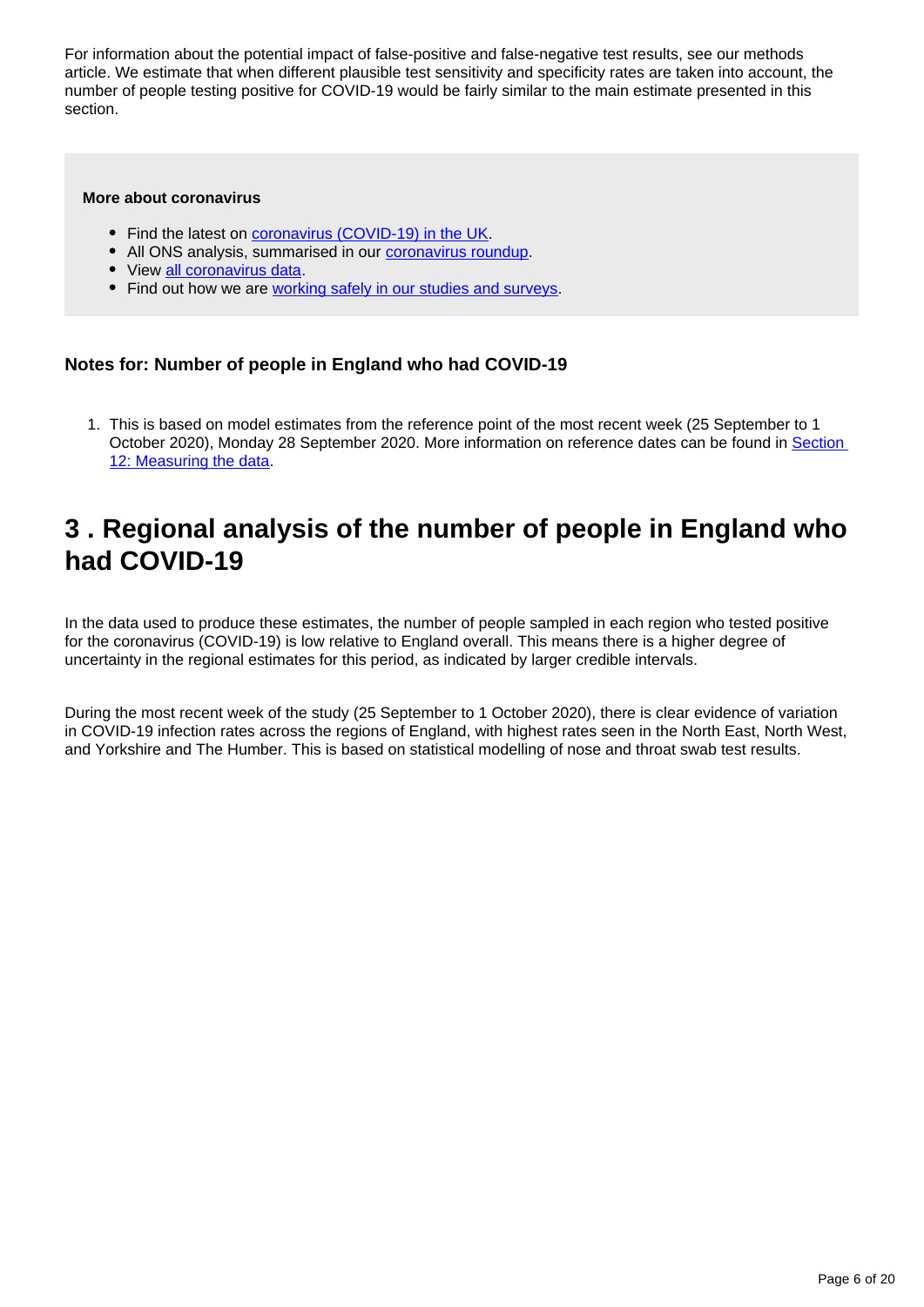#### **Figure 3: There is clear evidence of variation in the infection rates across regions**

**Estimated percentage of the population testing positive for the coronavirus (COVID-19) on nose and throat swabs across regions, England, 28 September 2020 (reference point of the most recent week from modelling)**

## Figure 3: There is clear evidence of variation in the infection rates across regions

Estimated percentage of the population testing positive for the coronavirus (COVID-19) on nose and throat swabs across regions, England, 28 September 2020 (reference point of the most recent week from modelling)



#### **Source: Office for National Statistics – Coronavirus (COVID-19) Infection Survey**

#### **Notes:**

- 1. All results are provisional and subject to revision.
- 2. These statistics refer to infections reported in the community, by which we mean private households. These figures exclude infections reported in hospitals, care homes and/or other institutional settings.

Looking at trends over time, the highest rates are seen in the North East, North West, and Yorkshire and The Humber, which have all seen steep increases in recent weeks. Smaller increases can also be seen in all other regions except for the South East. The percentage of people testing positive by region was calculated using a similar modelling approach to the national daily estimates in Section 2: Number of people in England who had [COVID-19](https://www.ons.gov.uk/peoplepopulationandcommunity/healthandsocialcare/conditionsanddiseases/bulletins/coronaviruscovid19infectionsurveypilot/englandwalesandnorthernireland2october2020#number-of-people-in-england-who-had-covid-19).

The analysis is conducted over a six-week period, which means specific positive cases move into and then out of the sample. This causes variability between estimates over time, which is expected given the lower number of positive tests within each region, compared with England as a whole.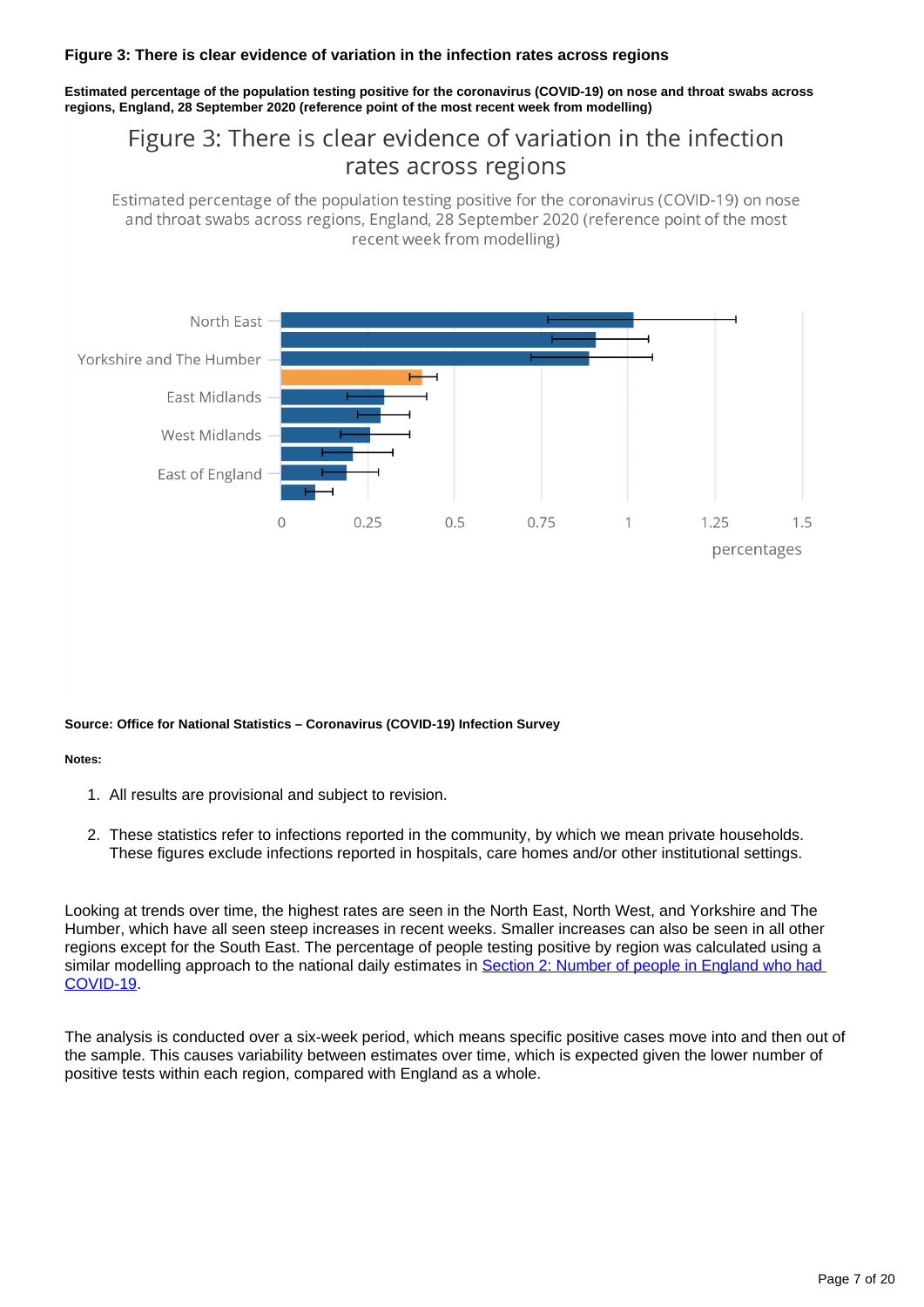#### **Figure 4: The highest rates are seen in the North East, North West and Yorkshire and The Humber, which have all seen steep increases in recent weeks**

Estimated percentage of the population testing positive for the coronavirus (COVID-19) on nose and throat swabs, daily, by region since 21 August 2020, England

#### **Notes:**

- 1. All results are provisional and subject to revision.
- 2. These statistics refer to infections reported in the community, by which we mean private households. These figures exclude infections reported in hospitals, care homes and/or other institutional settings.

#### [Download the data](https://www.ons.gov.uk/visualisations/dvc997/region/datadownload.xlsx)

## <span id="page-7-0"></span>**4 . Age analysis of the number of people in England who had COVID-19**

In recent weeks, there has been clear evidence of an increase in the number of people testing positive for the coronavirus (COVID-19). We have recently updated our age categories to separate children and young people by school age:

- "age two years to school Year 6" includes those children in primary school and below
- "school Year 7 to school Year 11" includes those children in secondary school
- "school Year 12 to age 24 years" includes those young adults who may be in further or higher education

This means that 11- to 12-year-olds have been split between the youngest age categories depending on whether they are in school Year 6 or 7 (birthday before or after 1 September).

Similarly, 16- to 17-year-olds are split depending on whether they are in school Year 11 or 12 (birthday before or after 1 September).

The highest rates appear among older teenagers and young adults (school Year 12 to age 24), where rates have grown very rapidly in the most recent weeks. The second highest rates are seen in the secondary school age group (school Year 7 to school Year 11). Increases are also apparent across the other age groups, but to a much lesser extent. This is based on statistical modelling of nose and throat swab test results.

In the data used to produce these estimates, the number of people sampled in the different age groups who tested positive for COVID-19 is lower relative to England overall. This means there is a higher degree of uncertainty in estimates for individual age groups over this period, as indicated by larger credible intervals.

#### **Figure 5: COVID-19 infection rates are highest among older teenagers and young adults**

Estimated percentage of the population testing positive for the coronavirus (COVID-19) on nose and throat swabs, daily, by age group since 21 August 2020, England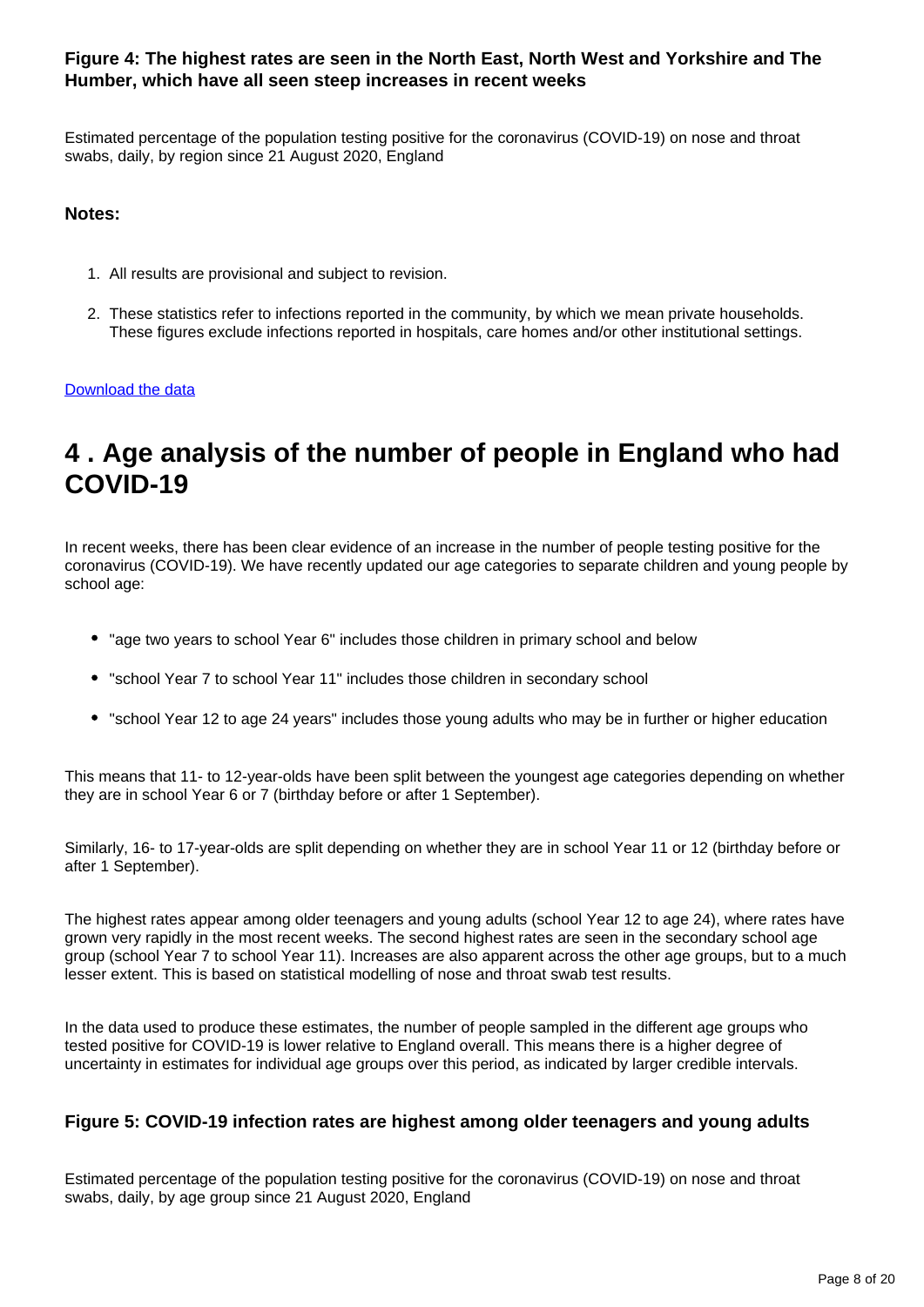#### **Notes:**

- 1. All results are provisional and subject to revision.
- 2. These statistics refer to infections reported in the community, by which we mean private households. These figures exclude infections reported in hospitals, care homes and/or other institutional settings.
- 3. The modelled estimates are presented at the reference value for a region which is the East Midlands. This does not affect the overall trend over time, but estimated probabilities for other regions would vary in level.

#### [Download the data](https://www.ons.gov.uk/visualisations/dvc997/age/datadownload.xlsx)

## <span id="page-8-0"></span>**5 . Incidence rate in England**

Based on statistical modelling, we estimate that during the most recent week of the study (25 September to 1 October 2020), there were 3.16 new coronavirus (COVID-19) infections per 10,000 people per day (95% credible interval: 2.53 to 4.19).<sup>1</sup> This equates to 17,200 new infections per day (95% credible interval: 13,800 to 22,900).

There has been a marked increase in the incidence rate over the last six weeks. The credible intervals are larger in the most recent periods because there is a delay in getting the associated swab results. The model is not currently including people when their next swab result is not known, so the sample size for the most recent days is smaller, resulting in wider credible intervals.

The modelling used to calculate the incidence rate is a Bayesian model that is based on the same approach used for estimating the positivity rates in this bulletin. The model uses all swab test results to estimate the incidence rate of new infections for each different type of respondent (by age, sex and region) who tested negative when they first joined the study. It is made to be representative of the overall population using population data. More information on the [methodology of this approach](https://www.ons.gov.uk/peoplepopulationandcommunity/healthandsocialcare/conditionsanddiseases/methodologies/covid19infectionsurveypilotmethodsandfurtherinformation) is available.

We are continually refining the way we estimate incidence, and continue to present the absolute numbers for transparency in the [dataset that accompanies this bulletin.](https://www.ons.gov.uk/peoplepopulationandcommunity/healthandsocialcare/conditionsanddiseases/datasets/coronaviruscovid19infectionsurveydata)

#### **Figure 6: There has been a marked increase in the incidence rate over the last six weeks**

Estimated numbers of new infections with the coronavirus (COVID-19), England, based on tests conducted since 8 June 2020, with modelled estimates from 21 August 2020

#### **Notes:**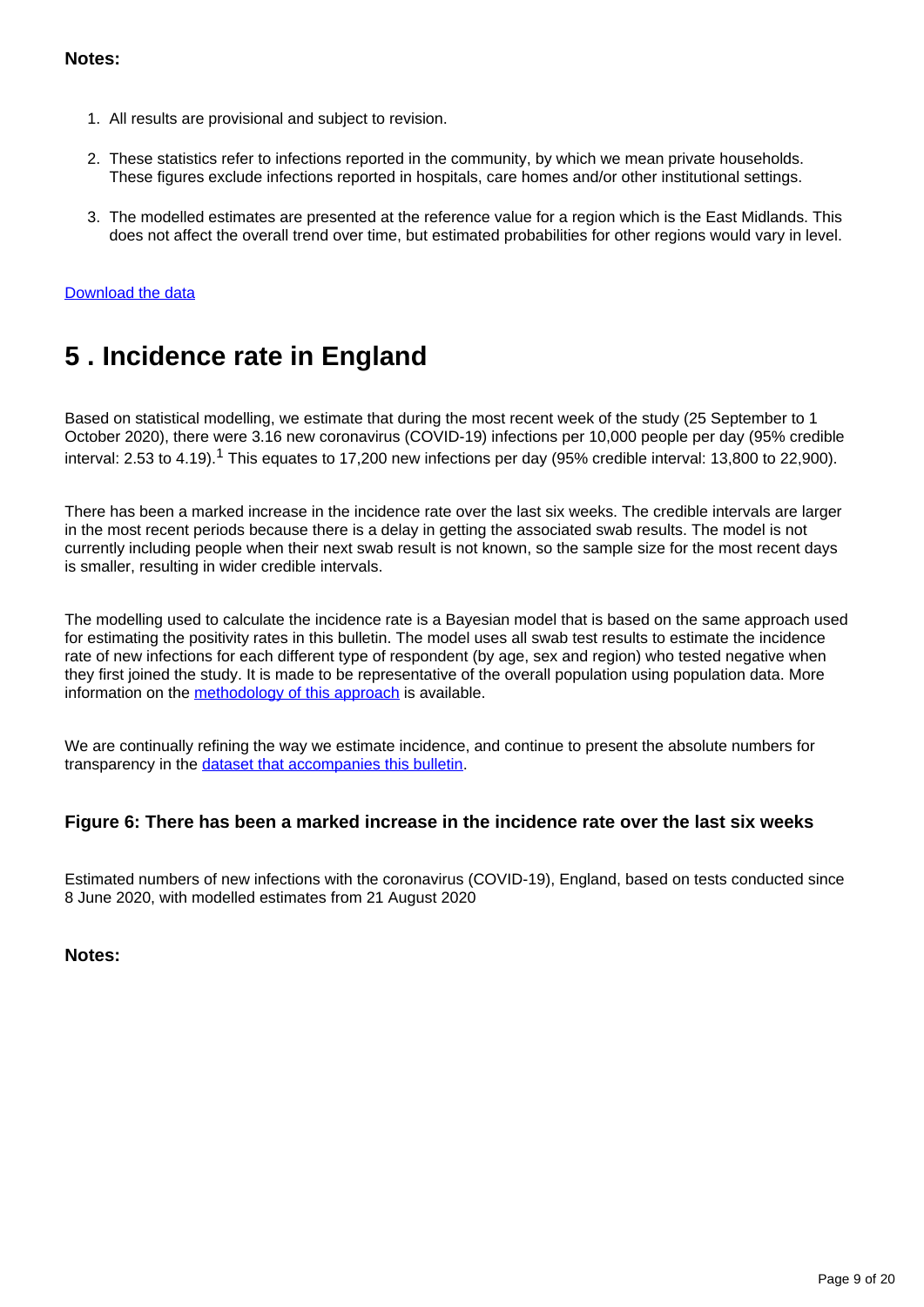- 1. All results are provisional and subject to revision.
- 2. Credible intervals are large at both ends of the plot because there is less information available. At the end, although we know that people have been visited, there is a short delay in getting the associated swab results. The model does not include people when their next swab result is not known, so the sample size for the most recent days is smaller, resulting in wider credible intervals. At the start, there were fewer people in the study.
- 3. This model does not control for household clustering, where multiple new cases derive from the same household.
- 4. Official reported estimates are plotted at a reference point believed to be most representative of the given week. Details of which day was used for each week can be found in the [dataset](https://www.ons.gov.uk/peoplepopulationandcommunity/healthandsocialcare/conditionsanddiseases/datasets/coronaviruscovid19infectionsurveydata) that accompanies this bulletin.
- 5. Modelled estimates include additional swab test results not available when the official reported estimates were produced.
- 6. Initial unweighted estimates covering the full study period to date are not included in the official reported estimates chart.

#### [Download the data](https://www.ons.gov.uk/visualisations/dvc997/incwrapper/datadownload.xlsx)

For context, we also present the incidence rate, the number of new infections, and the time at risk in nonoverlapping 14-day periods, which are available in the [dataset that accompanies this bulletin](https://www.ons.gov.uk/peoplepopulationandcommunity/healthandsocialcare/conditionsanddiseases/datasets/coronaviruscovid19infectionsurveydata).

The incidence rates for households, which controls for any household clustering in new infections, follow a similar trend as for people. These are based on 14-day non-overlapping period estimates. The household incidence rates can be found in the dataset.

The incidence rate measures the occurrence of new cases of COVID-19, and the calculation of this is defined in [Section 11: Glossary.](https://www.ons.gov.uk/peoplepopulationandcommunity/healthandsocialcare/conditionsanddiseases/bulletins/coronaviruscovid19infectionsurveypilot/englandwalesandnorthernireland2october2020#glossary) The incidence rate is not the same as the reproduction rate (R), which is the average number of secondary infections produced by one infected person.

To calculate the estimated average number of people becoming newly infected per day, we multiply the daily incidence rate by the community population (see Coverage in [Section 12: Measuring the data\)](https://www.ons.gov.uk/peoplepopulationandcommunity/healthandsocialcare/conditionsanddiseases/bulletins/coronaviruscovid19infectionsurveypilot/englandwalesandnorthernireland2october2020#measuring-the-data). We use the unrounded incidence rate to do this, so results will differ if calculated using the rounded estimates from the dataset.

#### **Notes for: Incidence rate in England**

1. This is based on model estimates from the reference point of the most recent week (25 September to 1 October 2020), Friday 25 September 2020. More information on reference dates can be found in Section 12: Measuring the data.

# <span id="page-9-0"></span>**6 . Number of people in Wales who had COVID-19**

During the most recent week of the study<sup>1</sup>, we estimate that 6,100 people in Wales had the coronavirus (COVID-19) (95% credible interval: 1,900 to 14,600). This equates to 0.20% (95% credible interval: 0.06% to 0.48%) of the population in Wales or around 1 in 500 people (95% credible interval: 1 in 1,600 to 1 in 200). Our modelling suggests that the number of COVID-19 cases in Wales has increased over the past six weeks. There is some evidence that positivity rates may now have levelled off, although uncertainty is high. This is based on exploratory modelling of throat and nose swab results.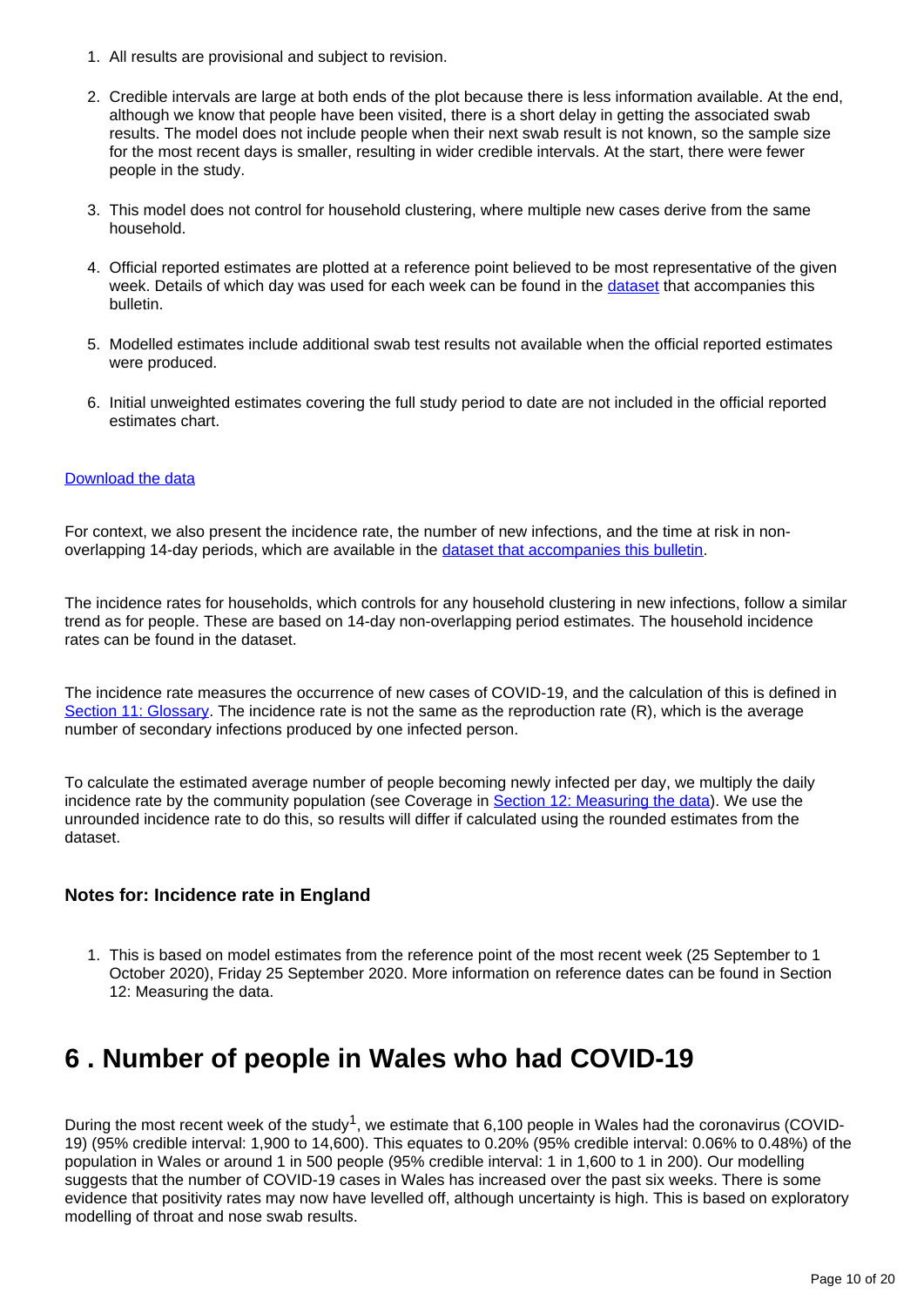Because of the relatively small number of tests and a low number of positives in our sample, credible intervals are wide and therefore results should be interpreted with caution.

In Wales, the modelled estimates for the latest six-week period are based on 10,566 swab tests collected over this period. During these weeks, there were a total of 16 positive swabs taken from 13 people from 11 households.

#### **Figure 7: There is some evidence that positivity rates may now have levelled off, although uncertainty is high**

Estimated percentage of the population in Wales testing positive for the coronavirus (COVID-19) on nose and throat swabs since 21 August 2020

#### **Notes:**

- 1. These results are provisional and subject to revision.
- 2. All estimates are subject to uncertainty, given that a sample is only part of the wider population. The model used to provide these estimates is a Bayesian model: these provide 95% credible intervals. A credible interval gives an indication of the uncertainty of an estimate from data analysis. 95% credible intervals are calculated so that there is a 95% probability of the true value lying in the interval.
- 3. Official reported estimates are plotted at a reference point believed to be most representative of the given week. Details of which day was used for each week can be found in the [dataset](https://www.ons.gov.uk/peoplepopulationandcommunity/healthandsocialcare/conditionsanddiseases/datasets/coronaviruscovid19infectionsurveydata) that accompanies this bulletin.
- 4. Modelled estimates include all swab results that are available at the time the official estimates are produced. Additional swab tests that become available after this are included in subsequent models, meaning that modelled estimates can change slightly as additional data are included.

#### [Download the data](https://www.ons.gov.uk/visualisations/dvc1008/prvwaleswrapper/datadownload.xlsx)

The estimates for non-overlapping 14-day periods (which underpin our modelled official estimates) are presented in Figure 8. These 14-day estimates are provided for context. The [dataset](https://www.ons.gov.uk/peoplepopulationandcommunity/healthandsocialcare/conditionsanddiseases/datasets/coronaviruscovid19infectionsurveydata) that accompanies this bulletin includes the 14-day estimates and the unweighted sample counts.

The percentage testing positive in Wales in the latest 14-day period (18 September to 1 October 2020) was 0.23% (95% confidence interval: 0.08% to 0.52%).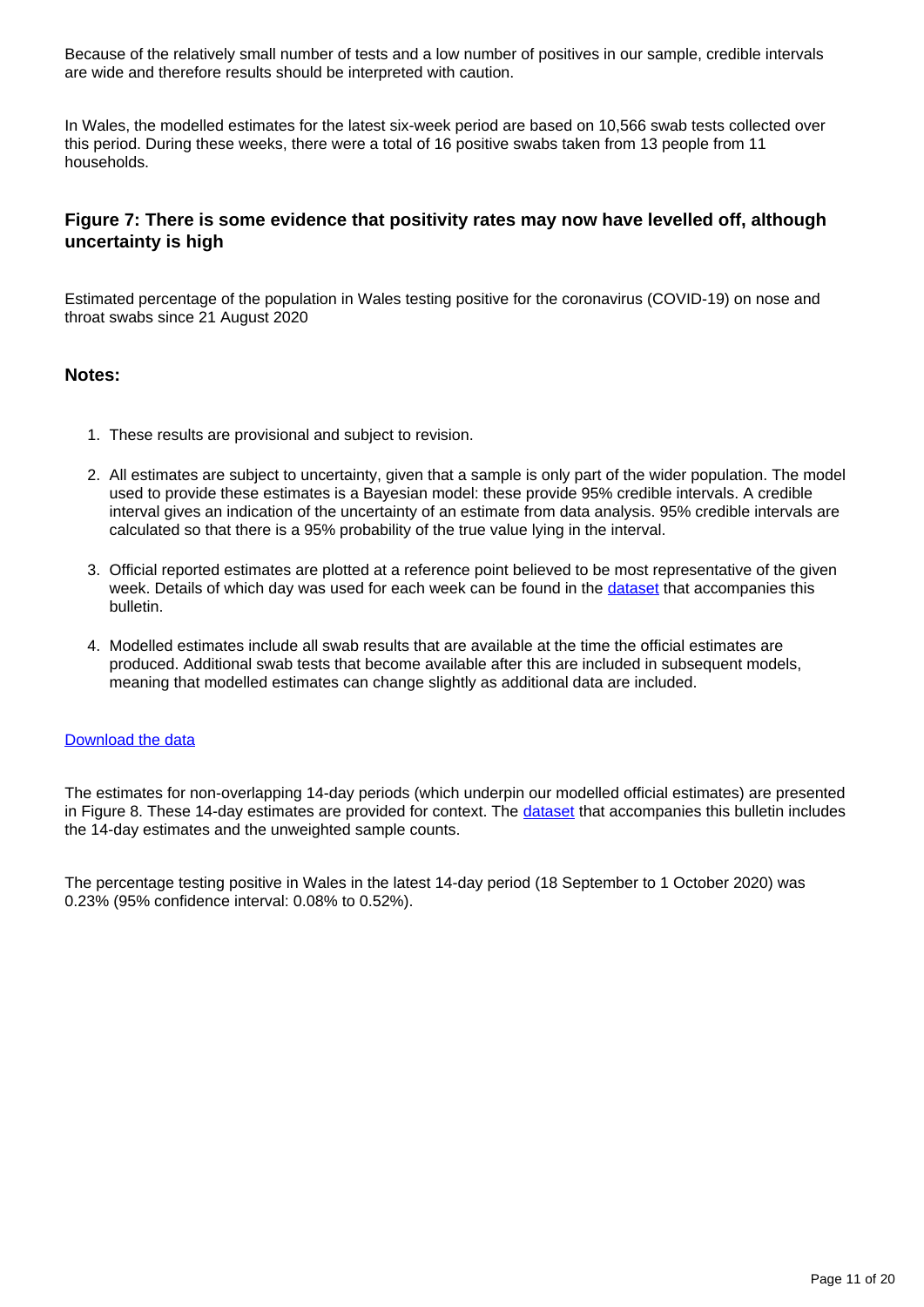#### **Figure 8: The weighted fortnightly estimate to 1 October (which underpins our modelled official estimates) suggests that positivity rates may now have levelled off, although uncertainty is high**

**Estimated percentage of the population in Wales testing positive for the coronavirus (COVID-19) by non-overlapping 14-day periods between 10 July and 1 October 2020**

## Figure 8: The weighted fortnightly estimate to 1 October (which underpins our modelled official estimates) suggests that positivity rates may now have levelled off, although uncertainty is high

Estimated percentage of the population in Wales testing positive for the coronavirus (COVID-19) by non-overlapping 14-day periods between 10 July and 1 October 2020



**Source: Office for National Statistics – Coronavirus (COVID-19) Infection Survey**

**Notes:**

- 1. All results are provisional and subject to revision.
- 2. These statistics refer to infections reported in the community, by which we mean private households. These figures exclude infections reported in hospitals, care homes and/or other institutional settings.

The Welsh Government also publishes results from this survey that describe COVID-19 infections in Wales in [English](https://gov.wales/covid-19-infection-survey) and in [Welsh](https://llyw.cymru/arolwg-heintiadau-covid-19).

#### **Notes for: Number of people in Wales who had COVID-19**

1. This is based on model estimates from the reference point of the most recent week (25 September to 1 October 2020), Monday 28 September 2020. More information on reference dates can be found in Section [12: Measuring the data.](https://www.ons.gov.uk/peoplepopulationandcommunity/healthandsocialcare/conditionsanddiseases/bulletins/coronaviruscovid19infectionsurveypilot/englandwalesandnorthernireland2october2020#measuring-the-data)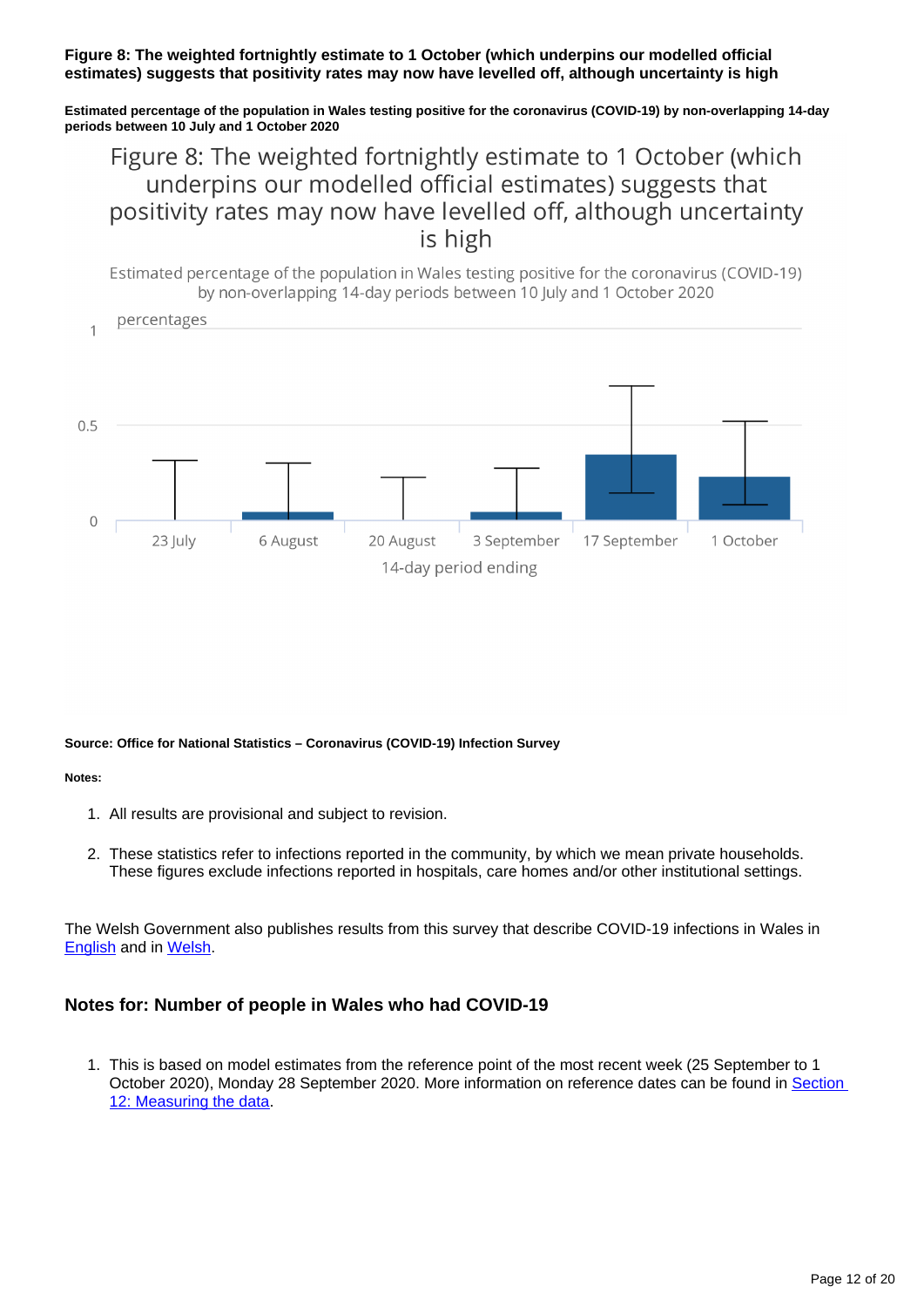## <span id="page-12-0"></span>**7 . Number of people in Northern Ireland who had COVID-19**

During the most recent two weeks of the study (18 September to 1 October 2020), we estimate that 0.22% of people in Northern Ireland had the coronavirus (COVID-19) (95% confidence interval: 0.05% to 0.60%). This equates to 1 in 500 people (95% confidence interval: 1 in 1,900 to 1 in 200).

Estimates of the total national proportion of the population testing positive for COVID-19 are weighted to be representative of the population of Northern Ireland that live in private-residential households in terms of age (grouped), sex, region, and household size. It is too early to comment on any trend on the proportion of the population testing positive for COVID-19 in Northern Ireland. Because of a relatively small number of tests and positive swab results within our sample, confidence intervals are wide and therefore results should be interpreted with caution.

In Northern Ireland, the weighted estimates for the latest two-week period are based on swab test results from 2,199 participants collected over this period. During these weeks, there were four people from four households who tested positive.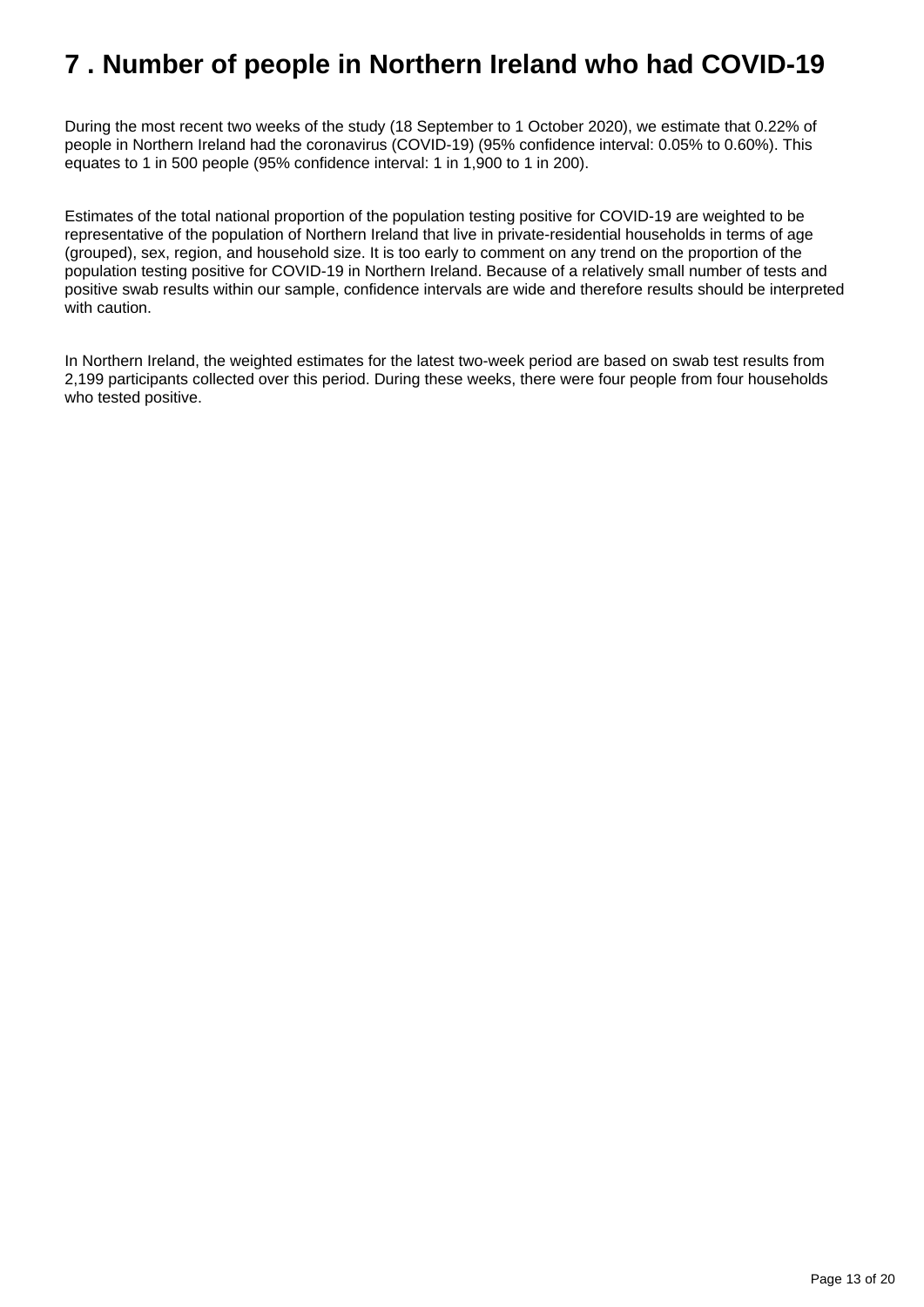#### **Figure 9: The weighted fortnightly estimate to 1 October of the percentage of people testing positive in Northern Ireland**

**Estimated percentage of the population in Northern Ireland testing positive for the coronavirus (COVID-19) by non-overlapping 14-day periods between 31 July and 1 October 2020**

## Figure 9: The weighted fortnightly estimate to 1 October of the percentage of people testing positive in Northern Ireland

Estimated percentage of the population in Northern Ireland testing positive for the coronavirus (COVID-19) by non-overlapping 14-day periods between 31 July and 1 October 2020



**Source: Office for National Statistics – Coronavirus (COVID-19) Infection Survey**

#### **Notes:**

- 1. All results are provisional and subject to revision.
- 2. These statistics refer to infections reported in the community, by which we mean private households. These figures exclude infections reported in hospitals, care homes and/or other institutional settings.

## <span id="page-13-0"></span>**8 . Test sensitivity and specificity**

The estimates provided in [Section 2: Number of people in England who had COVID-19](https://www.ons.gov.uk/peoplepopulationandcommunity/healthandsocialcare/conditionsanddiseases/bulletins/coronaviruscovid19infectionsurveypilot/englandwalesandnorthernireland2october2020#number-of-people-in-england-who-had-covid-19) are for the percentage of the private-residential population testing positive for the coronavirus (COVID-19), otherwise known as the positivity rate. We do not report the prevalence rate. To calculate the prevalence rate, we would need an accurate understanding of the swab test's sensitivity (true-positive rate) and specificity (true-negative rate).

While we do not know the true sensitivity and specificity of the test, as COVID-19 is a new virus, our data and related studies provide an indication of what these are likely to be. To understand the potential impact of falsepositives and false-negatives, we have estimated what the prevalence would be in two scenarios using different test sensitivity and the same specificity rates. The results of these scenarios show that when these estimated sensitivity and specificity rates are taken into account, the prevalence rate would be fairly similar to the main estimate presented in [Section 2: Number of people in England who had COVID-19.](https://www.ons.gov.uk/peoplepopulationandcommunity/healthandsocialcare/conditionsanddiseases/bulletins/coronaviruscovid19infectionsurveypilot/englandwalesandnorthernireland2october2020#number-of-people-in-england-who-had-covid-19)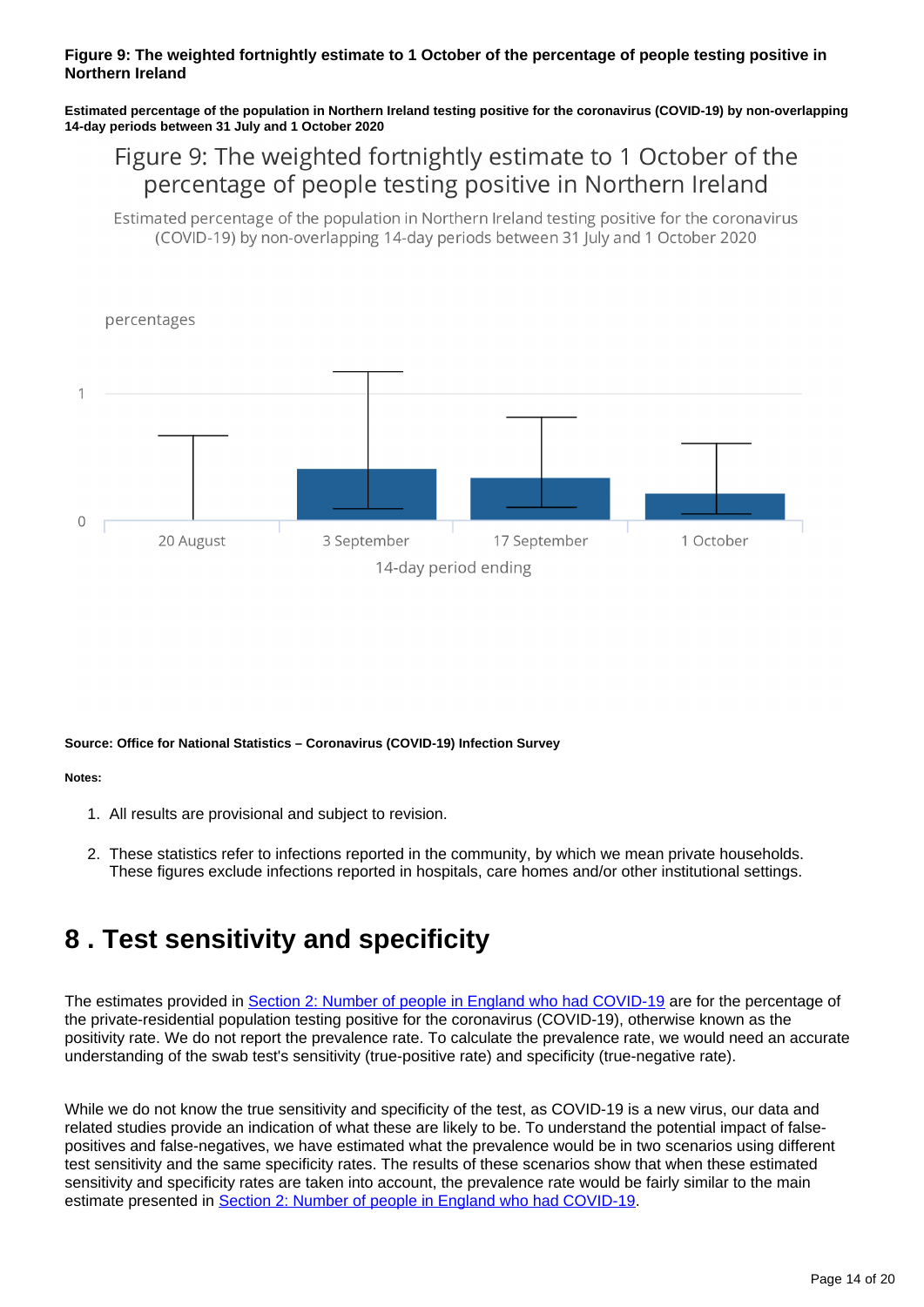For this reason, we do not produce prevalence estimates for every analysis, but we will continue to monitor the impacts of sensitivity and specificity in future.

You can find more information on sensitivity and specificity in a paper written by the Office for National Statistics' [\(ONS'\) academic partners](https://www.medrxiv.org/content/10.1101/2020.07.06.20147348v1) and in our [methods article](https://www.ons.gov.uk/peoplepopulationandcommunity/healthandsocialcare/conditionsanddiseases/methodologies/covid19infectionsurveypilotmethodsandfurtherinformation#test-sensitivity-and-specificity).

## <span id="page-14-0"></span>**9 . COVID-19 Infection Survey data**

[Coronavirus \(COVID-19\) Infection Survey](https://www.ons.gov.uk/peoplepopulationandcommunity/healthandsocialcare/conditionsanddiseases/datasets/coronaviruscovid19infectionsurveydata)

Dataset | Released 9 October 2020

Findings from the pilot phase of the Coronavirus (COVID-19) Infection Survey, England, Wales and Northern Ireland.

# <span id="page-14-1"></span>**10 . Collaboration**

The Coronavirus (COVID-19) Infection Survey analysis was produced by the Office for National Statistics (ONS) in collaboration with our research partners at the University of Oxford, the University of Manchester, Public Health England (PHE) and Wellcome Trust. Of particular note are:

- Sarah Walker University of Oxford, Nuffield Department for Medicine: Professor of Medical Statistics and Epidemiology and Study Chief Investigator
- Koen Pouwels University of Oxford, Health Economics Research Centre, Nuffield Department of Population Health: Senior Researcher in Biostatistics and Health Economics
- Thomas House University of Manchester, Department of Mathematics: Reader in mathematical statistics

## <span id="page-14-2"></span>**11 . Glossary**

### **Community**

In this bulletin, we refer to the number of coronavirus (COVID-19) infections within the community. Community in this instance refers to private households, and it excludes those in hospitals, care homes or other institutional settings.

### **Confidence interval**

A confidence interval gives an indication of the degree of uncertainty of an estimate, showing the precision of a sample estimate. The 95% confidence intervals are calculated so that if we repeated the study many times, 95% of the time the true unknown value would lie between the lower and upper confidence limits. A wider interval indicates more uncertainty in the estimate. For more information, see our methodology page on statistical [uncertainty](https://www.ons.gov.uk/methodology/methodologytopicsandstatisticalconcepts/uncertaintyandhowwemeasureit).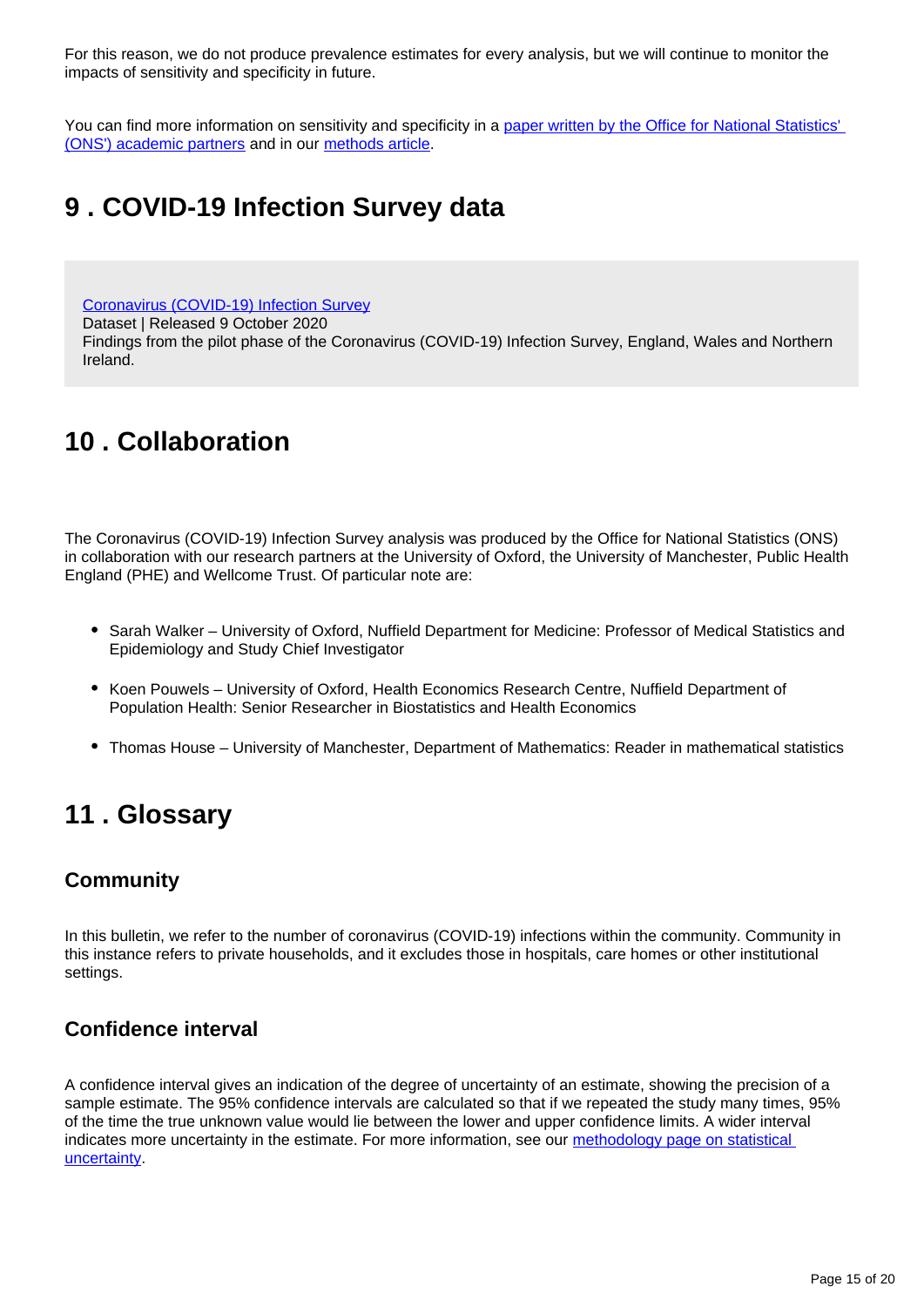### **Credible interval**

A credible interval gives an indication of the uncertainty of an estimate from data analysis. 95% credible intervals are calculated so that there is a 95% probability of the true value lying in the interval.

### **False-positives and false-negatives**

A false-positive result occurs when the tests suggest a person has COVID-19 when in fact they do not. By contrast, a false-negative result occurs when the tests suggest a person does not have COVID-19 when in fact they do. For more information on false-positives and false-negatives, see our [methods article](https://www.ons.gov.uk/peoplepopulationandcommunity/healthandsocialcare/conditionsanddiseases/methodologies/covid19infectionsurveypilotmethodsandfurtherinformation#test-sensitivity-and-specificity).

### **Incidence rate**

The incidence rate is an estimate of how often new cases of COVID-19 occur over a given period of time. In our study, it is calculated by dividing the number of times a person has a positive test for the first time in the study, having first tested negative, by the total time everyone is in the study. We include the time people are in the study between successive negative tests for those who never have a positive test and the time up to halfway (or maximum of seven days, whichever is later) between their last negative and first positive test for those that have a positive test. This reflects the fact that we do not actually know when a person first becomes positive, only when we tested them. People who are positive when they join the study are not included in this calculation.

## <span id="page-15-0"></span>**12 . Measuring the data**

Data presented in this bulletin come from the Coronavirus (COVID-19) Infection Survey, which looks to identify the percentage of the population testing positive for COVID-19 and whether they have symptoms or not. The survey helps track the current extent of infection and transmission of COVID-19 among the population as a whole.

This section of the bulletin provides a short summary of the study data and data collection methods. Our [methodology article](https://www.ons.gov.uk/peoplepopulationandcommunity/healthandsocialcare/conditionsanddiseases/methodologies/covid19infectionsurveypilotmethodsandfurtherinformation) provides further information around the survey design, how we process data and how data are analysed. The [study protocol](https://www.ndm.ox.ac.uk/covid-19/covid-19-infection-survey/protocol-and-information-sheets) specifies the research for the study.

### **Reference dates**

We aim to provide the estimates of positivity rate and incidence that are most timely and most representative of each week. We decide the most recent week we can report on based on the availability of test results for visits that have already happened, accounting for the fact that swabs have to be couriered to the labs, tested and results returned. On most occasions the reference data align perfectly but sometimes this is not feasible. This week, the reference week falls between 25 September and 1 October 2020.

Within the most recent week, we provide an official estimate for positivity rate and incidence based on a reference point from the modelled trends. For positivity rates, we can include all swab test results, even from the most recent visits. Therefore, although we are still expecting further swab test results from the labs, there is sufficient data for the official estimate for positivity to be based on a reference point after the start of the reference week. To improve stability in our modelling while maintaining relative timeliness of our estimates we are reporting our official estimates based on the midpoint of the reference week. This week, the reference day for positivity rates is Monday 28 September 2020.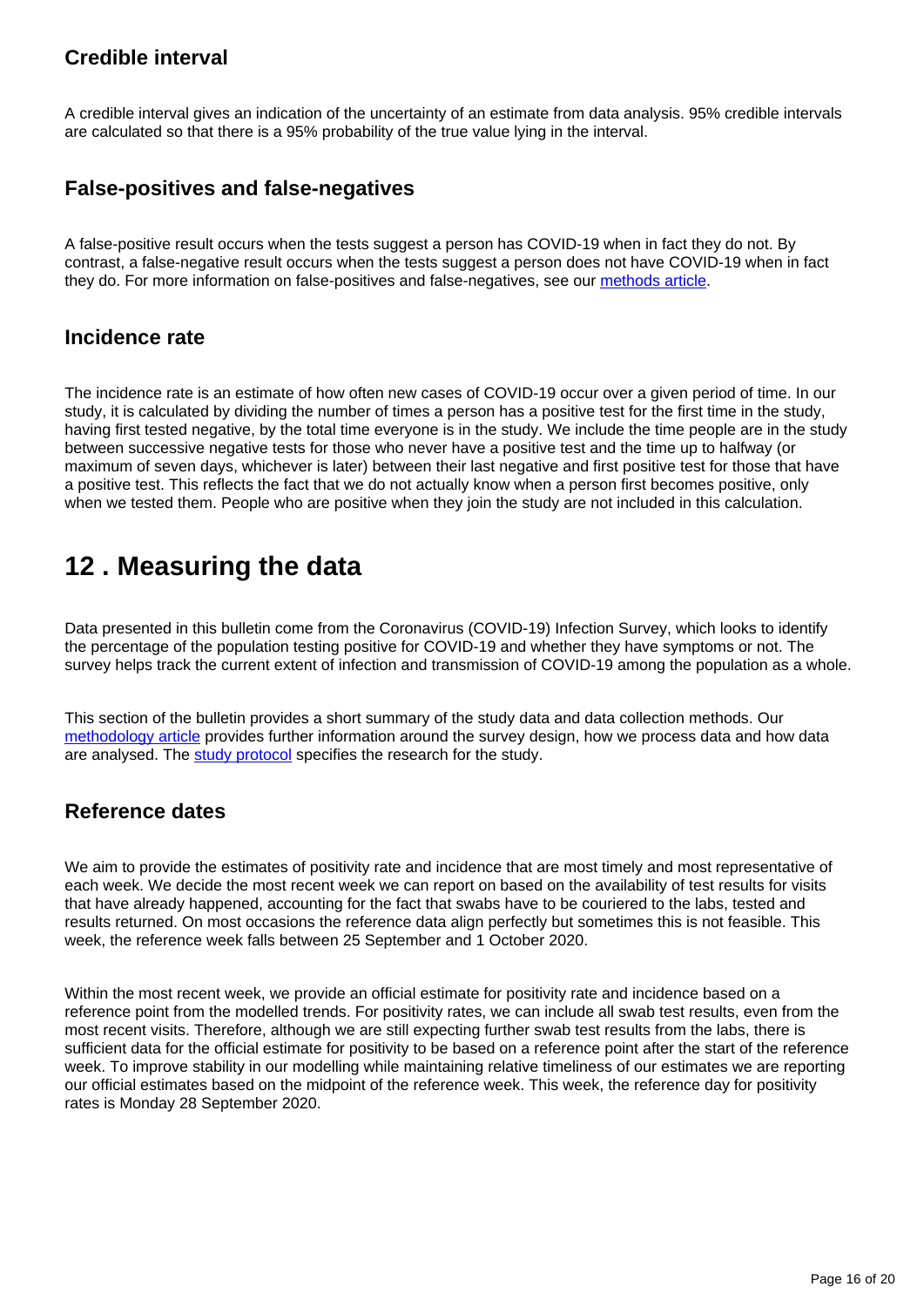The calculation of incidence uses time between two tests; so, for example, a participant who was last seen two weeks ago and is not due their next visit for another two weeks only contributes to the model up to two weeks ago. Our official estimates of incidence are therefore based on the first day of the reference week. This week, the reference day for incidence is Friday 25 September 2020. The model includes all information up to 1 October (the end of the reference week), and people who tested negative on a test between 1 and 4 October are included as negative up to 1 October.

### **Response rates**

At the start of the pilot study we invited 20,276 households in England to take part, of which 10,326 have enrolled as of 1 October. In responding households, there are 22,309 eligible people. The likelihood of enrolment decreases over time and response rate information for those initially asked to take part at the start of the survey can be considered as relatively final.

We expanded our sampling at the end of May and again at the end of July. The number of households invited to participate in the survey in this expansion in England, as of 1 October, was 994,591, of which 138,272 have enrolled. In responding households, there are 304,998 eligible people. We are significantly expanding the infection survey to 400,000 people in England, making it the UK's largest study tracking COVID-19 in the general population. Response rates cannot be regarded as final response rates to the survey since those who are invited are not given a time limit in which to respond.

The number of households invited to participate in the survey in Wales, as of 1 October, was 8,231, of which 2,664 have enrolled. In responding households, there are 5,546 eligible people.

The number of households invited to participate in the survey in Northern Ireland, as of 1 October, was 4,770, of which 1,835 have enrolled. In responding households, there are 3,913 eligible people.

Response rates for England are found in Table 4 of the [dataset](https://www.ons.gov.uk/peoplepopulationandcommunity/healthandsocialcare/conditionsanddiseases/datasets/coronaviruscovid19infectionsurveydata) that accompanies this bulletin. Initial response rates for Wales are in Table 6 and initial response rates for Northern Ireland are in Table 8. We provide response rates separately for the different sampling phases of the study.

### **Coverage**

Survey fieldwork for the pilot study began in England on 26 April 2020. Survey fieldwork in Wales began on 29 June, and since 7 August we have reported headline figures for Wales. Survey fieldwork began in Northern Ireland on the 26 July and since 25 September we have reported headline figures for Northern Ireland. The survey has also begun in Scotland, and we will publish estimates for Scotland when we have a sufficiently large sample size.

Only private residential households, otherwise known as the target population in this bulletin, are included in the sample. People in hospitals, care homes and other institutional settings are not included.

The overall target population for England used in this study is 54,628,600. The overall target population for Wales used in the study is 3,059,461. The overall target population for Northern Ireland used in the study is 1,826,527.

## **Analysing the data**

All estimates presented in this bulletin are provisional results. As swabs are not necessarily analysed in date order by the laboratory, we have not yet received test results for all swabs taken on the dates included in this analysis. Estimates may therefore be revised as more test results are included.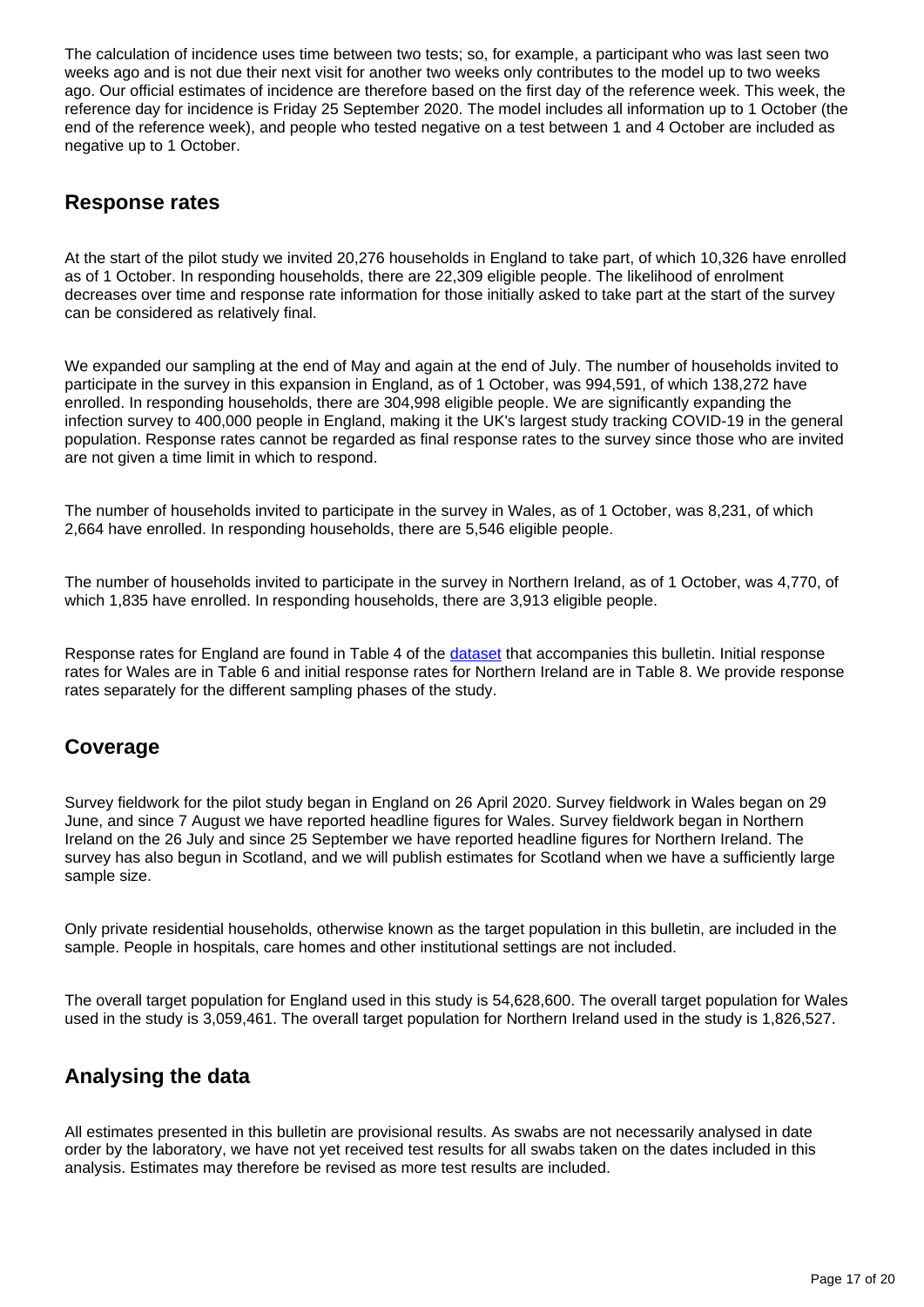This is a pilot study where the analysis is developed at pace, and these quality enhancements may lead to minor changes in estimates, for example, the positive test counts across the study period.

We are giving increasing prominence to the weighted estimates to ensure we are giving appropriate visibility to all available indicators.

### **Other studies**

This study is one of a number of studies that look to provide information around the coronavirus pandemic within the UK.

### **Department of Health and Social Care (DHSC) data, UK**

Public Health England (PHE) present data on the [total number of laboratory-confirmed cases in England,](https://www.gov.uk/government/publications/national-covid-19-surveillance-reports) which capture the cumulative number of people in England who have tested positive for COVID-19. Equivalent data for [Wales,](https://public.tableau.com/profile/public.health.wales.health.protection#!/vizhome/RapidCOVID-19virology-Public/Headlinesummary) [Scotland](https://www.gov.scot/publications/coronavirus-covid-19-daily-data-for-scotland/) and [Northern Ireland](https://app.powerbi.com/view?r=eyJrIjoiZGYxNjYzNmUtOTlmZS00ODAxLWE1YTEtMjA0NjZhMzlmN2JmIiwidCI6IjljOWEzMGRlLWQ4ZDctNGFhNC05NjAwLTRiZTc2MjVmZjZjNSIsImMiOjh9) are also available. These statistics present all known cases of COVID-19, both current and historical. The large sample size means it is possible to present known cases at local authority [level.](https://coronavirus.data.gov.uk/#category=ltlas&map=rate)

Each nation of the UK has a [testing and tracing](https://www.gov.uk/government/publications/nhs-test-and-trace-statistics-england-25-june-to-1-july-2020) system. These ensure that anyone who develops symptoms of COVID-19 can quickly be tested to find out if they have the virus. Some nations also include targeted asymptomatic testing of NHS and social care staff and care home residents. Additionally, it helps trace close recent contacts of anyone who tests positive for COVID-19 and, if necessary, notify them that they must selfisolate. We have recently published an [article](https://www.ons.gov.uk/peoplepopulationandcommunity/healthandsocialcare/conditionsanddiseases/articles/comparingmethodsusedinthecoronaviruscovid19infectionsurveyandnhstestandtraceengland/october2020) that compares the methods used in the Coronavirus (COVID-19) Infection Survey and NHS Test and Trace in England.

In comparison with PHE data and NHS Test and Trace data, the statistics presented in this bulletin take a representative sample of the community population (those in private residential households), including people who are not otherwise prioritised for testing. This means that we can estimate the number of people in the community population with COVID-19 who do not report any evidence of symptoms.

## **COVID Symptom Study (ZOE app and King's College London), UK**

The [COVID Symptom Study app](https://covid.joinzoe.com/) allows users to log their health each day, including whether or not they have symptoms of COVID-19. The study aims to predict which combination of symptoms indicate that someone is likely to test positive for COVID-19. The app was developed by the health science company ZOE with data analysis conducted by King's College London. Anyone over the age of 18 years can download the app and take part in the study. Respondents can report symptoms of children.

The study estimates the total number of people with symptomatic COVID-19 and the daily number of new cases of COVID-19 based on app data and swab tests taken in conjunction with the Department of Health and Social Care (DHSC). The study investigates the "predictive power of symptoms", and so the data do not capture people who are infected with COVID-19 but who do not display symptoms.

Unlike the data presented in this bulletin, the COVID Symptom Study is not a representative sample of the population. It is reliant on app users and so captures only some cases in hospitals, care homes and other communities where few people use the app. To account for this, the model adjusts for age and deprivation when producing UK estimates. The larger sample size allows for [detailed geographic breakdown.](https://covid.joinzoe.com/data)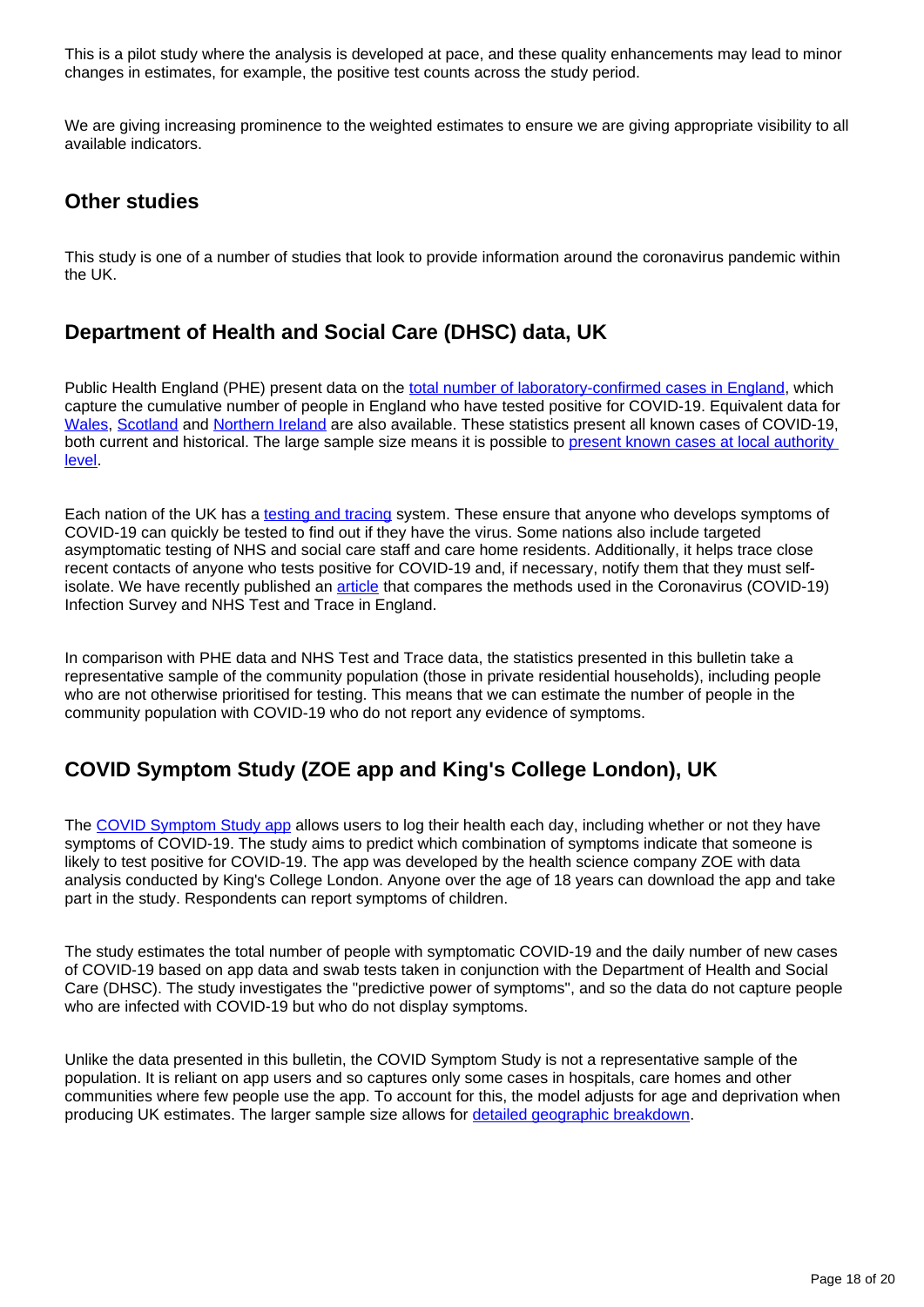### **Real-time Assessment of Community Transmission-1 and -2 (REACT-1 and -2), England**

Like our study, the [Real-time Assessment of Community Transmission-1 \(REACT-1\)](https://www.medrxiv.org/content/10.1101/2020.09.11.20192492v2) survey involves taking swab samples to test for COVID-19 antigens to estimate the prevalence and transmission of the virus that causes COVID-19 in the community. The study currently involves around 120,000 participants aged five years and above, selected from a random cross-section sample of the general public from GP registration data, which allows for more detailed geographic breakdowns of infection rates than are currently possible within our study. Trends in infection by characteristics, such as age, sex, ethnicity, symptoms and key worker status, are also possible through the study. The REACT-2 study uses a finger prick test to generate data for antibody analysis.

One of the main differences from our COVID-19 Infection Survey is that the REACT surveys do not require followup visits, as the study is interested primarily in prevalence at a given time point. Consequently, the incidence rate cannot be calculated from the REACT studies. It is also important to note that blood samples in the REACT-2 study are self-administered, rather than taken by a trained nurse, phlebotomist or healthcare assistant.

### **Other antibody estimates**

PHE also publish an estimate of the [prevalence of antibodies in the blood](https://www.gov.uk/government/publications/national-covid-19-surveillance-reports/sero-surveillance-of-covid-19) in England using blood samples from healthy adult blood donors. PHE provide estimates by region and currently do not scale up to England. Estimates in this bulletin and those published by PHE are based on different tests; PHE estimates are based on testing using the Euroimmun assay method, while blood samples in our survey are tested for antibodies by research staff at the University of Oxford using a novel ELISA. For more information about the antibody test used in this bulletin, see the [COVID-19 Infection Survey protocol.](https://www.ndm.ox.ac.uk/protocol-and-information-sheets)

In addition, the REACT study, led by Imperial College London, uses antibody finger-prick tests to track past infections and monitor the progress of the pandemic, and the [estimates have been published.](https://www.imperial.ac.uk/news/201893/largest-study-home-coronavirus-antibody-testing/) Estimates in this bulletin and the REACT study use different tests and different methods, for example, the REACT estimates are based on self-administered and self-read finger prick tests, whereas tests in this survey are carried out by a trained nurse, phlebotomist or healthcare assistant.

### **Next steps**

This edition of the bulletin presents headline analysis of the overall number of people infected with COVID-19, the regional positivity rate, positivity rate by age and the incidence rate. We provide headline figures once a week, to give regular, concise and high-quality information on COVID-19 within the community.

Our recent release, [Coronavirus \(COVID-19\) Infection Survey: characteristics of people testing positive for](https://www.ons.gov.uk/peoplepopulationandcommunity/healthandsocialcare/conditionsanddiseases/articles/coronaviruscovid19infectionsinthecommunityinengland/characteristicsofpeopletestingpositiveforcovid19inenglandseptember2020)  [COVID-19 in England, September 2020,](https://www.ons.gov.uk/peoplepopulationandcommunity/healthandsocialcare/conditionsanddiseases/articles/coronaviruscovid19infectionsinthecommunityinengland/characteristicsofpeopletestingpositiveforcovid19inenglandseptember2020) offers more detailed analysis, including further exploration of the characteristics and behaviours of those with COVID-19, such as deprivation quintile, ethnicity, socially distanced direct contact, travel behaviour, working location and occupation.

We are significantly expanding the infection survey to 400,000 people in England, making it the UK's largest study tracking COVID-19 in the general population. We have begun this expansion by increasing the sample size in local authorities of interest in the North West, Yorkshire and The Humber, and London. For more information, please see the Office for National Statistics (ONS) expansion [press notice,](https://www.ons.gov.uk/news/news/newinsightintocovid19tobegainedfromhugeboosttonationaltestingstudyledbytheofficefornationalstatistics) released on 18 August 2020.